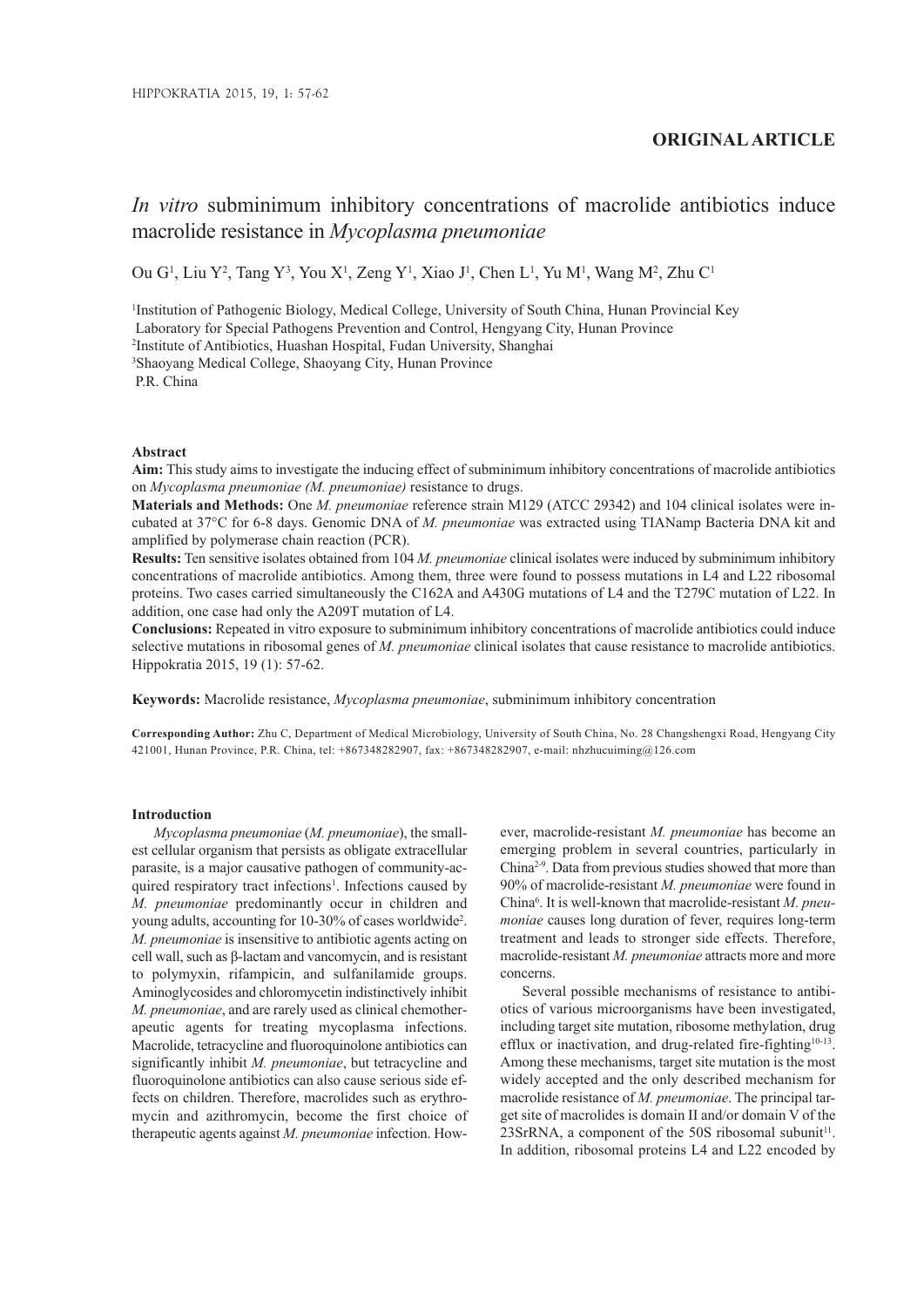| Primer designation           | Sequence $(5' \rightarrow 3')$      | Amplicon    |
|------------------------------|-------------------------------------|-------------|
|                              |                                     | size $(bp)$ |
| Ribosomal protein L4         | forward oligo GTGAGTTCTCCCCGACC     | 529         |
|                              | reverse oligo TCAAGGAGGTGTACAAAAGT  |             |
| Ribosomal protein L22        | forward oligo CCCTTGTTTAATTGCTAA    | 464         |
|                              | reverse oligo AAAGCACCAGCAACATTA    |             |
| 23SrRNA 2063 and 2064 region | forward oligo AAGAGTTCATATCGACGGCAG | 303         |
|                              | reverse oligo CATCTAAGTGTGAAACTAT   |             |
| 23SrRNA 2617 region          | forward oligo ACTATAACGGTCCTAAGGTA  | 210         |
|                              | reverse oligo TTATCATGTAGAGAATAGGT  |             |

**Table 1**. Primers used for polymerase chain reaction assays.

the rplD and rplV genes, respectively, can facilitate the formation of the binding sites<sup>14</sup>. The macrolide resistance is determined by specific point mutations in domain V of 23SrRNA gene, and the mutations at position 2063, 2064 and  $2617$  are known as common mutations<sup>2,9,15</sup>. High level resistance to 14-membered ring macrolide and low level resistance to 16-membered ring macrolide are induced by a mutation from A to G at position 2063, and mutations that induce high level resistance to 14- and 16-membered ring macrolide and low level resistance to 15-membered ring macrolide are A to G mutation at position 206416. However, the relationship between these mutations and macrolide resistance of *M. pneumoniae* remains obscure, and needs further exploration.

In the current study, we aim to investigate how *M. pneumoniae* resistance to macrolide antibiotics is related to selective mutations in ribosomal gene of *M. pneumoniae* that are induced by *in vitro* macrolide antibiotics.

## **Materials and Methods**

#### *Samples*

One hundred and four unique *M. pneumoniae* clinical isolates were obtained from bronchial aspirations of 104 patients with low level respiratory infections in Shanghai. Informed consent was obtained from all the patients or his/her families. All procedures were approved by the Ethics Committee of the University of South China. One *M. pneumoniae* reference strain M129 (ATCC 29342) and 104 clinical isolates (200 μL for each sample) were inoculated in 2 mL medium in a 10 mL culture tube and incubated at 37°C for 6-8 days. Color change of the medium was observed every day. If the color of the medium changes from red to yellow, mycoplasma growth can be confirmed. By contrast, color change from red to yellow with turbidity indicates bacterial contamination in the medium.

### *Polymerase chain reaction (PCR) amplification*

Genomic DNA of each *M. pneumoniae* clinical isolate was extracted using TIANamp Bacteria DNA kit (Tiangen, China). The absorbance of 50-fold diluted DNA samples was determined at 260 nm and then at 280 nm. DNA concentration was calculated as follows: DNA concentration = absorbance<sub>260</sub> × 50 µg/L. The ratio of absorbance<sub>260</sub>/absorbance<sub>280</sub> is an indication of DNA purity. Genomic DNAs of resistant strains before and after induction were successfully prepared as stated above. Primers used to amplify resistance target gene, 23SrRNA (2063, 2064, and 2617), and ribosomal proteins L4 and L22 were designed by ourselves using Primer Premier 5.0 (Table 1). The PCR reaction system was composed of  $ddH_2O$  (19  $\mu$ L),  $10\times$ buffer (2.5 µL), dNTP (0.5 µL), forward oligo and reverse oligo (1 μL), DNA template (0.5 μL) and Pfu DNA polymerase (0.5 μL), reaching a total volume of 25 μL. The PCR conditions were: 94°C for 10 min; denaturation at 94°C for 1 min, annealing at 65°C for 1 min, and elongation at 72°C for 2 min (30 cycles); termination at 72°C for 10 min. Then, the PCR products were sequenced, and underwent basic local alignment search tool (BLAST) comparison with coding sequences in Gene Bank to analyze gene mutations in 23SrRNA, ribosomal protein L4 and L22 before and after induction.

#### *Microdilution method*

The macrolide antibiotic agents were dispensed according to the antibiotic susceptibility test standard set by

**Table 2**. In vitro minimum inhibitory concentrations (MIC) range, MIC<sub>so</sub>, and MIC<sub>on</sub> and MIC distribution for the five macrolide antibiotics among the 104 *M. pneumoniae* clinical isolates.

| Antibiotic                        |                    | $MIC$ (mg/L)      |                   |              |           |       |                |                                                    |  |  | MIC (mg/L, strain No) |   |    |          |               |                |       |                |         |
|-----------------------------------|--------------------|-------------------|-------------------|--------------|-----------|-------|----------------|----------------------------------------------------|--|--|-----------------------|---|----|----------|---------------|----------------|-------|----------------|---------|
| agents                            | Range              | MIC <sub>50</sub> | MIC <sub>on</sub> | M. pneum-    |           |       |                |                                                    |  |  |                       |   |    |          |               |                |       |                |         |
|                                   |                    |                   |                   | oniae        | 004       |       |                |                                                    |  |  |                       |   |    |          |               |                |       |                |         |
|                                   |                    |                   |                   | reference    |           | 0.008 |                | $0.016$<br>0.015<br>0.032<br>0.064<br>0.125<br>0.3 |  |  |                       |   |    |          |               |                |       | $\infty$       | 128     |
|                                   |                    |                   |                   | strain       | $\sqrt{}$ |       |                |                                                    |  |  |                       |   |    | $\infty$ |               | 32             |       | $\overline{c}$ |         |
|                                   |                    |                   |                   | M129         |           |       |                |                                                    |  |  |                       |   |    |          |               |                |       |                |         |
| Erythromycin                      | $\leq 0.004 > 128$ | >128              | >128              | ${}_{0.004}$ | 10        |       |                |                                                    |  |  |                       |   |    |          |               |                |       | $3 \t3 \t8$    |         |
| Azithromycin                      | $\leq 0.004 - 64$  | 16                | 32                | $\leq 0.004$ | -11       |       |                |                                                    |  |  |                       |   |    |          |               | 40 31 18       |       |                |         |
| Josamycin                         | $\leq 0.004 > 128$ | $\overline{4}$    | 8                 | $\leq 0.004$ | 10 1      |       |                |                                                    |  |  | 4                     | 9 | 44 | 26       |               |                | 2 1   |                |         |
| Kitasamycin                       | $\leq 0.004 > 128$ | 64                | >128              | ${}_{0.004}$ | $1\,5$    |       | $\overline{4}$ |                                                    |  |  |                       |   |    | 3        | $\mathcal{D}$ | $\overline{4}$ | 32.50 |                |         |
| Clarithromycin $\leq 0.004 > 128$ |                    | 128               | >128              | ${}_{0.004}$ | -11       |       |                |                                                    |  |  |                       |   |    |          | 4             | 5.             |       |                | 9 20 54 |

MIC: minimum inhibitory concentration.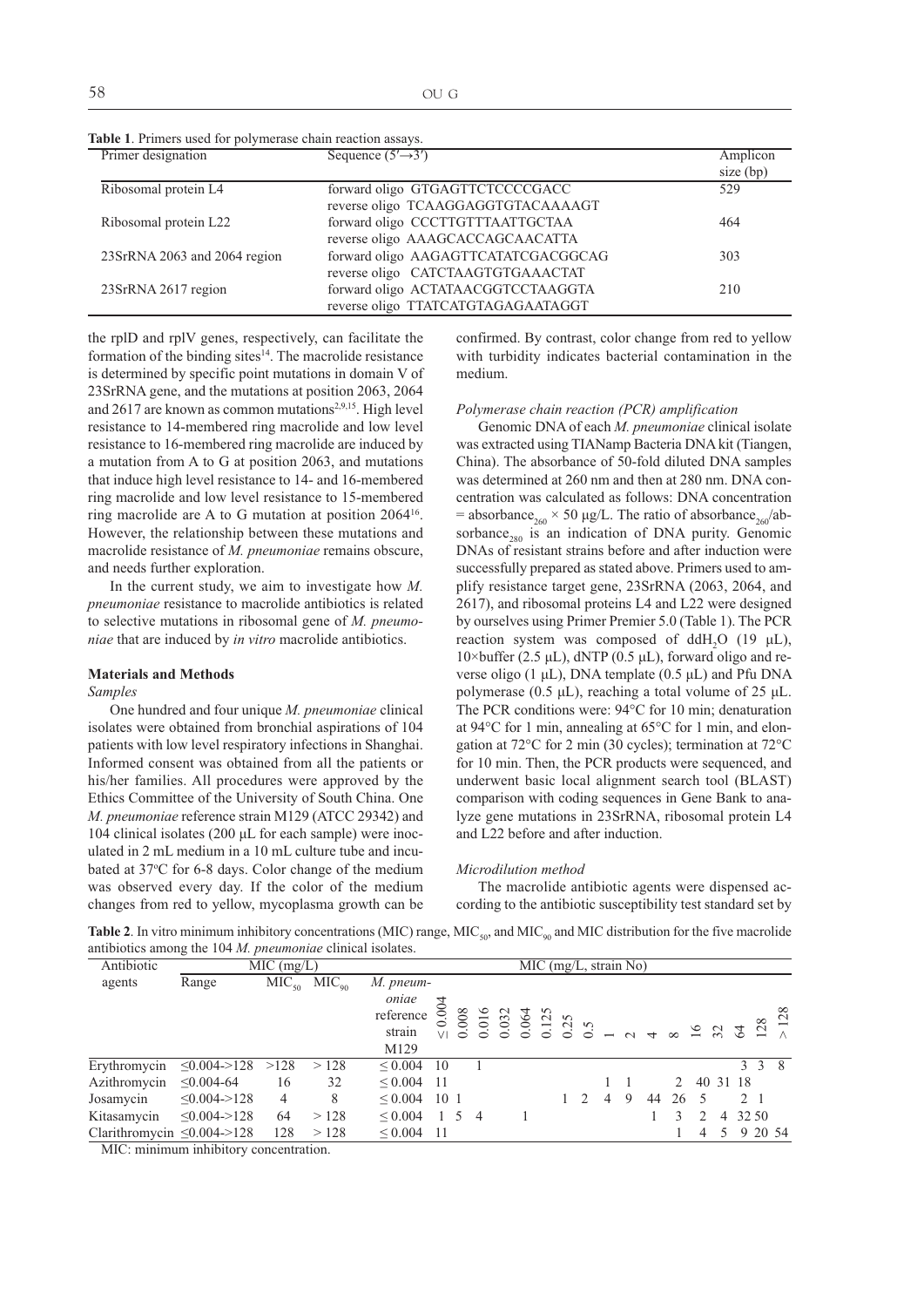The United States National Committee for Clinical Laboratory Standards in 200817. The minimum inhibitory concentrations (MICs) of the macrolide antibiotic agents for the 104 *M. pneumoniae* clinical isolates were determined by microdilution method.

Briefly, medium containing  $10^4$ -10<sup>5</sup> CFU/mL of *M*. *pneumoniae* was dispensed into 96-well microplates and incubated at 37°C for 6-8 days. There were 3 controls: medium that was used as the negative control; medium containing the highest concentration of antimicrobial agents was used as the drug control; medium containing only *M. pneumoniae* was used as the drug-free control. The definition of MIC was the lowest concentration of antimicrobial agents at which the metabolism of the *M. pneumoniae* was inhibited as evidenced by the deficiency of color change in the medium when the drug-free control just started to show color change. The MIC values were represented by the average of three test results. The sensitivity of isolates was determined according to the standards prescribed by the United States National Committee for Clinical Laboratory Standards 200817. MIC values of resistant strains were 4 times greater than those of the reference sensitive strains.

medium. Colony morphology of *M. pneumoniae* was observed under the microscope to ensure no contamination from bacteria.

#### **Results**

*Repeated in vitro exposure to subminimum inhibitory concentrations of macrolide antibiotics causes resistance to macrolide antibiotics in M. pneumoniae*

To test the resistance of 104 *M. pneumoniae* strains to macrolide antibiotics, the MICs for five macrolide antibiotic agents on 104 *M. pneumoniae* isolates were measured. After screening 104 *M. pneumoniae* isolates, 11 sensitive isolates were found not resistant to macrolide, and then induced by subminimum inhibitory concentrations of erythromycin, azithromycin, or kitasamycin for 10 generations (Table 2). After erythromycin induction, one isolate (P42) was dead when passaged to the sixth generation, but the other 10 isolates were induced for 10 generations, in which erythromycin MIC values of eight (80%) isolates after induction were four times greater than before (Table 3). In addition, azithromycin-induced resistance showed that P5, P42 and P74 sensitive isolates could not survive when passaged to the third generation. Among the other eight isolates

**Table 3**. Drug susceptibility after induction with erythromycin, azithromycin and kitasamycin.

| <b>Strains</b>  |               | $MIC$ (mg/L) of erythromycin |                |               | $MIC$ (mg/L) of azithromycin |          |               | $MIC$ (mg/L) of kitasamycin |                |
|-----------------|---------------|------------------------------|----------------|---------------|------------------------------|----------|---------------|-----------------------------|----------------|
|                 | <b>Before</b> | After                        | Folds          | <b>Before</b> | After                        | Folds    | <b>Before</b> | After                       | Folds          |
|                 | induction     | induction                    |                | induction     | induction                    |          | induction     | induction                   |                |
| P <sub>2</sub>  | 0.004         | 0.016                        | 4              | 0.004         | 0.004                        | $\Omega$ | 0.004         | 0.032                       | 8              |
| P <sub>4</sub>  | 0.002         | 0.016                        | 8              | 0.001         | 0.001                        | $\theta$ | 0.016         | 0.032                       | 2              |
| P <sub>5</sub>  | 0.002         | 0.032                        | 16             |               |                              |          | 0.008         | 0.032                       | 4              |
| P7              | 0.004         | 0.016                        | 4              | 0.002         | 0.008                        | 4        |               |                             |                |
| P <sub>14</sub> | 0.004         | 0.008                        | $\overline{c}$ | 0.002         | 0.008                        | 4        | 0.016         | 0.064                       | 4              |
| P <sub>21</sub> | 0.004         | 0.008                        | $\overline{c}$ | 0.002         | 0.008                        | 4        | 0.008         | 0.032                       | 4              |
| P <sub>28</sub> | 0.002         | 0.032                        | 16             | 0.001         | 0.002                        | 2        | 0.008         | 0.032                       | 4              |
| P42             |               |                              |                |               |                              |          | 0.008         | 0.016                       | $\mathfrak{D}$ |
| P74             | 0.004         | 0.016                        | 4              |               |                              |          | 0.016         | 0.032                       |                |
| P97             | 0.004         | 0.016                        | 4              | 0.002         | 0.002                        | $\theta$ | 0.016         | 0.032                       | 2              |
| P99             | 0.016         | 0.064                        | 4              | 0.001         | 0.002                        | 2        | 0.064         | 0.256                       | 4              |

MIC: minimum inhibitory concentration.

The antibiotic agents we used for inducing macrolide resistance of *M. pneumoniae* were erythromycin, azithromycin, and kitasamycin. The agent concentrations were diluted to 1/2 of the minimum inhibitory concentration. *M. pneumoniae* was inoculated to 2 mL medium containing 1/2 MIC of erythromycin, azithromycin and kitasamycin, respectively, and then incubated at 37°C before being inoculated to medium containing 1/2 MIC of macrolide antibiotic agents when the medium color changed from red to yellow and clear. *M. pneumoniae* repeatedly underwent subculture for 10 generations, and then continued to extend in medium containing the original drug concentration. MIC values of *M. pneumoniae* were determined after macrolide induction. When MIC values were increased 4-fold than before, resistance induction was successful. The reference strains inoculated in the absence of drug medium after subculture for 10 generations were used as control. In the induction process, 0.1 mL bacteria liquid was regularly inoculated to solid

that were induced in the same way as erythromycin, the azithromycin MIC values in three out of eight (37.5%) isolates were increased fourfold or more compared with that before induction (Table 3). However, after induction by kitasamycin, P4 was dead when passaged to the fourth generation. Among the other ten isolates treated by kitasamycin the same as erythromycin, the kitasamycin MIC values of six out of 10 (60%) isolates were fourtimes greater than those before induction (Table 3). These data suggested that repeated in vitro exposure to subminimum inhibitory concentrations of macrolide antibiotics could cause resistance to macrolide antibiotics in *M. pneumoniae*.

## *Selective mutations in ribosomal genes of M. pneumoniae clinical isolates contribute to resistance to macrolide antibiotics*

To analyze the resistant genes of the induced macrolide-resistant *M. pneumoniae* isolates, PCR amplification and GenBank sequence comparison were per-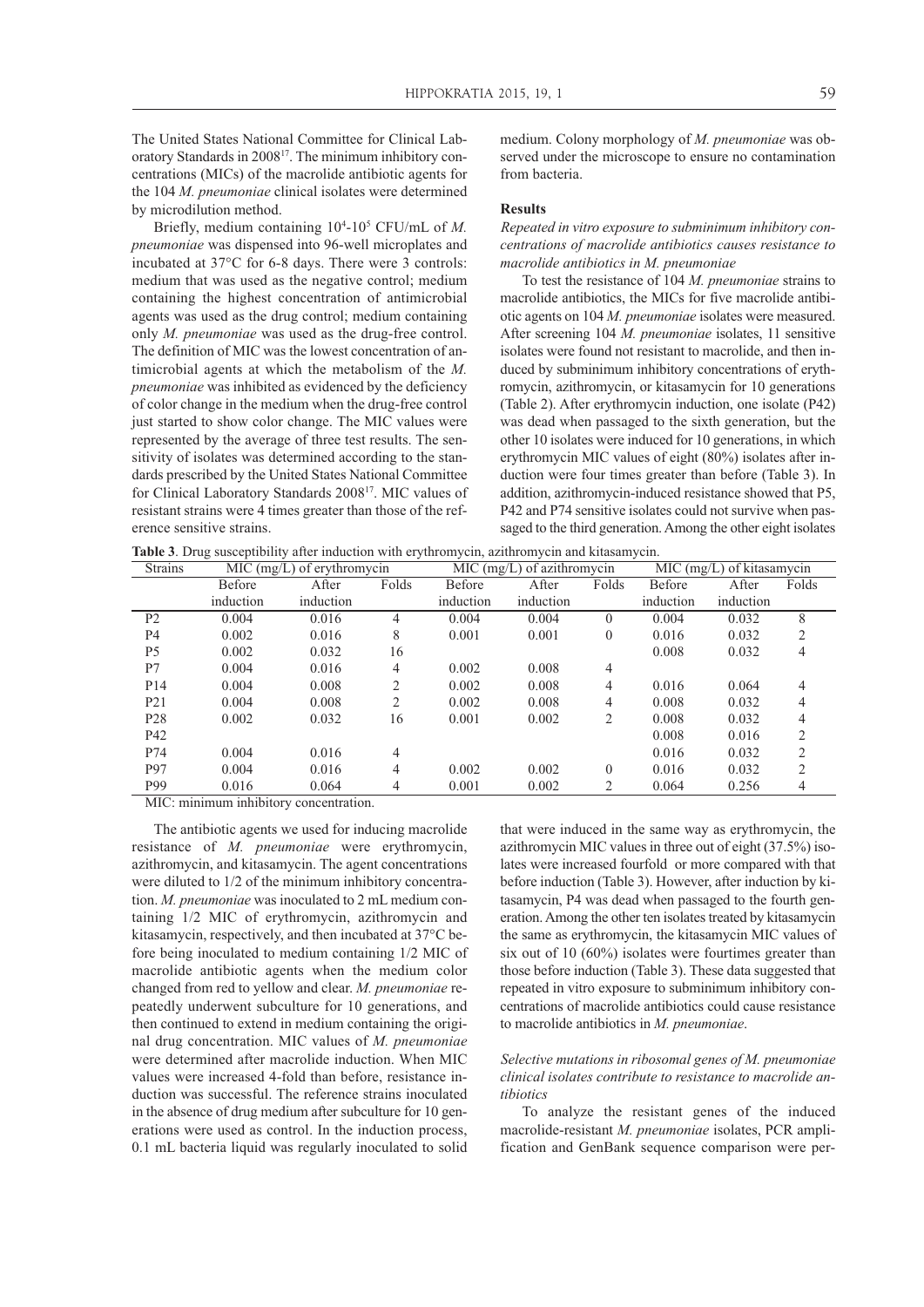| <b>Strains</b>   |                          |                          | Ribosomal proteins       |                          |                          |  |          |  |  |
|------------------|--------------------------|--------------------------|--------------------------|--------------------------|--------------------------|--|----------|--|--|
|                  | L4                       |                          |                          | L22                      | II domain                |  | V domain |  |  |
|                  | 162                      | 430                      | 209                      | 279                      |                          |  |          |  |  |
| M129             | $\mathcal{C}$            | А                        | A                        | T                        |                          |  |          |  |  |
| P <sub>2</sub>   | $\overline{\phantom{0}}$ | $\overline{\phantom{0}}$ | $\overline{\phantom{a}}$ | $\overline{\phantom{a}}$ | $\overline{\phantom{0}}$ |  |          |  |  |
| P <sub>4</sub>   |                          |                          |                          |                          |                          |  |          |  |  |
| P <sub>5</sub>   |                          |                          |                          |                          |                          |  |          |  |  |
| P <sub>14</sub>  | -                        |                          | -                        |                          | $\overline{\phantom{0}}$ |  |          |  |  |
| P <sub>2</sub> 1 | $C \rightarrow A$        | $A \rightarrow G$        |                          | $T\rightarrow C$         |                          |  |          |  |  |
| P <sub>28</sub>  | $C \rightarrow A$        | $A \rightarrow G$        |                          | $T\rightarrow C$         |                          |  |          |  |  |
| P42              | $\overline{\phantom{0}}$ |                          |                          | $\overline{\phantom{0}}$ | $\overline{\phantom{0}}$ |  |          |  |  |
| P74              |                          |                          |                          |                          |                          |  |          |  |  |
| P97              |                          |                          |                          |                          |                          |  |          |  |  |
| P99              | $\overline{\phantom{a}}$ |                          | $A \rightarrow T$        |                          |                          |  |          |  |  |

**Table 4**. Mutations of 10 induced macrolide-resistant *M. pneumoniae* clinical isolates.

- : indicates no mutation compared with M129 (*M. pneumoniae* reference strain).

formed. Using PCR, we amplified 210 bp and 303 bp fragments of 23SrRNA domain II and V genes, respectively (Figure 1A and B), and 529 bp and 424 bp fragments of ribosomal proteins L4 and L22, respectively (Figure 2A and B). Then, the comparison of the sequenced PCR products with coding sequences in GenBank showed that three out of 10 induced macrolide-resistant *M. pneumoniae* isolates were found to possess mutations in L4 and L22 ribosomal proteins, which had not been detected in these isolates prior to the induction. Two cases carried simultaneously the C162A and A430G mutations of L4 and the T279C mutation of L22. In addition, 1 case had only the A209T mutation of L4 (Table 4). These results indicated that selective mutations in ribosomal genes of *M. pneumoniae* clinical isolates contributed to resistance to macrolide antibiotics.

#### **Discussion**

Macrolide antibiotics are usually considered as the first-choice agents against *M. pneumoniae* infections both in children and young adults. However, macrolide-resistant *M. pneumoniae* emerge as a tough clinical problem all over the world. It has been reported that the highest resistance rate in the world was found in China (90%), whereas the resistance rates in Japan and the United States were  $>30\%$  and 8.2%, respectively, and the resistance rates in Europe ranged from 10% to 26%<sup>2,4,6,8,18,19</sup>. In our study, we found that, only 11 out of 104 unique *M. pneu-*



**Figure 1.** A) Polymerase chain reaction (PCR) amplification of 23SrRNA gene including 2063 and 2064 from M. pneumoniae clinical isolates. 1: DNA marker; 2: M. pneumoniae reference strain M129; 3-11: PCR products (303 bp) of 23SrRNA gene (including 2063 and 2064). B) PCR amplification of 23SrRNA gene including 2617 from M. pneumoniae clinical isolates. 1: DNA marker; 2: M. pneumoniae reference strain M129; 3-9: PCR products (210 bp) of 23SrRNA gene (including 2617).

*moniae* clinical isolates were susceptible to the five macrolide antibiotics, but the other 93 isolates (89.4%) were resistant to the five macrolide antibiotics, with macrolide resistance rates being consistent with previous reports6,20-22. Among the five macrolide antibiotics, erythromycin had the lowest susceptibility for *M. pneumoniae*, with its  $MIC<sub>50</sub>$  and  $MIC<sub>90</sub>$  values being greater than 128 mg/L. By contrast, josamycin showed the best antimycoplasmal activity, with its MIC<sub>50</sub> and MIC<sub>90</sub> being 4 mg/L and 8 mg/L, respectively.

Subminimum inhibitory concentrations of erythromycin (14-membered macrolide), azithromycin (15-membered macrolide) and kitasamycin (16-membered macrolide) were used for the induction of macrolide resistance in 11 *M. pneumoniae* clinical isolates that were sensitive to macrolide antibiotics. Several induced isolates were resistant to macrolide antibiotics, whereas the MIC values of *M. pneumoniae* reference strains cultured in drug-free medium were unchanged after macrolide induction for 10 generations. By comparing the MIC values of isolates before and after macrolide induction, we found that the MIC values were increased fourfold, and even 16 times. Therefore, we concluded that repeated exposure to subminimum inhibitory concentrations of macrolide antibiotics *in vitro* could induce low levels of drug resistance. In addition, one strain of *M. pneumoniae*-sensitive isolate died during the process of induction by erythromycin and azithromycin, and three strains died in kitasamycin induction process. However, detailed causes are not clear yet.

Macrolide antibiotics inhibit protein synthesis by binding to domains II and V of 23SrRNA13,23. Specifically, it has been clearly shown that ribosomal mutations in domains II and V of 23SrRNA and mutations in ribosomal proteins L4 and L22 are associated with the resistance to macrolide antibiotics<sup>24,25</sup>. The L22 protein is important for the assembly of the 50S ribosomal subunit as well as the folding of 23SrRNA26. Mutations in L22 protein are usually located in a β-hairpin extension at the C-terminus of the protein $2^{1,27}$ , whereas, L4 mutations perturb the threedimensional structure of 23SrRNA at multiple sites and hence, hypothetically preventing macrolide binding by af-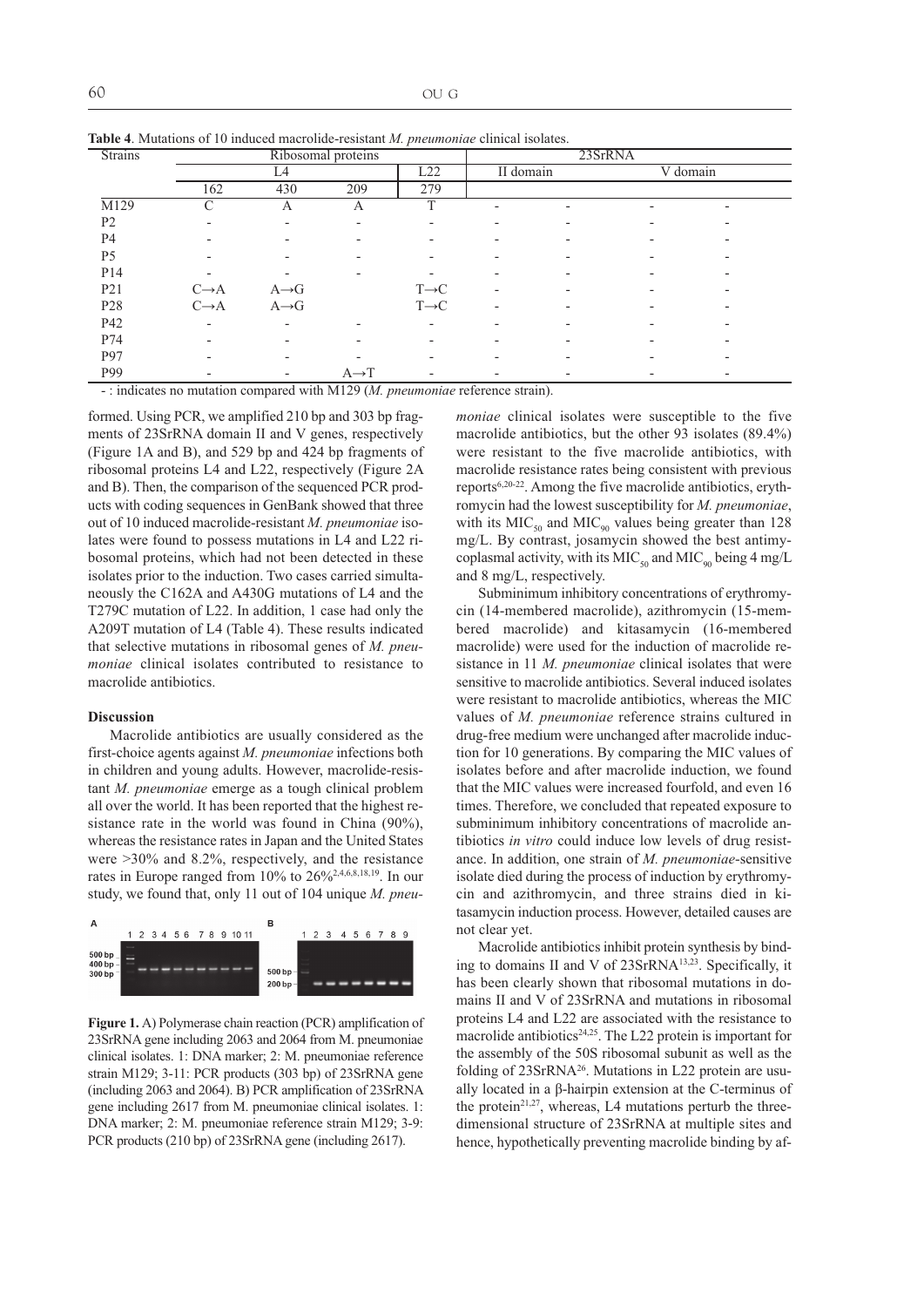fecting the opening of the nascent peptide exit tunnel<sup>28</sup>. Although the modification of ribosomal protein L4 or L22 genes has been reported in *Streptococcus pneumoniae, Staphylococcus aureus, Streptococcus pyogenes*, *Rickettsia* genus, *Haemophilus influenzae, Ureaplasma parvum, Mycoplasma hominis* and *M. pneumoniae*29-38, few reports described the mutations in ribosomal protein L4 or L22 genes in *M. pneumoniae* clinical isolates that are related to macrolide resistance. In 2004, Pereyre *et al* reported that in vitro amino acid changes in ribosomal proteins L4 and L22 could be induced arising as H70R or H70L replacement, and one, two, or three G insertion in site 60 in L4 as well as P112R and A114T replacement or  $_{11}$ IPRA $_{114}$  deletion in L22. However, no mutations were found in domain II of 23SrRNA in this study and it remains unknown whether the mutations induced in vitro arise in clinical *M. pneumoniae* isolates<sup>38</sup>. Moreover, Matsuoka *et al.* reported that of 13 erythromycin (ERY) resistant *M. pneumoniae* strains, 12 were highly ERY resistant and one was weakly resistant, 10 strains had an A2063G transition, one strain showed A2063C transversion, one strain showed an A2064G transition, and the weakly ERY-resistant strain showed C2617G transversion of domain V. Domain II and ribosomal proteins L4 and L22 were not associated with the ERY resistance of these clinical *M. pneumoniae* strains39. In addition, Liu *et al*. reported that 70 ERY resistant *Mycoplasma pneumoniae* strains all showed 2063 or 2064 site mutation in domain V of the 23S rRNA but no mutations in domain II. Site mutations of L4 or L22 can be observed in either resistant or sensitive strains, although it is not known whether this mutation is associated with drug resistance<sup>21</sup>.



**Figure 2.** A) Polymerase chain reaction (PCR) amplification of ribosomal protein L4 gene from M. pneumoniae clinical isolates. 1: DNA marker; 2: M. pneumoniae reference strain M129; 3-11: PCR products (464 bp) of ribosomal protein L4 gene; 12: Negative control. B) PCR amplification of ribosomal protein L22 gene from M. pneumoniae clinical isolates. 1: DNA marker; 2: M. pneumoniae reference strain M129; 3-11: PCR products (529 bp) of ribosomal protein L22 gene.

In the current study, we detected that after induction with subminimum inhibitory concentrations of macrolide antibiotics, two (P28 and P99) out of the eight strains of induced erythromycin-resistant *M. pneumoniae* showed mutations in ribosomal proteins L4 (C162A, A430G and A209T) and L22 (T279C), one (P21) out of three strains of induced azithromycin-resistant *M. pneumoniae* showed mutations in ribosomal protein L4 (C162A and A430G), three (P21, P28, and P99) out of the six cases of induced kitasamycin-resistant *M. pneumoniae* showed mutations in ribosomal proteins L4 (C162A, A430G and A209T) and L22 (T279C). However, no mutation was found in domains II and V of 23SrRNA (including 2063, 2064, and 2617) in macrolide-resistant *M. pneumoniae*.

#### **Conclusion**

Repeated exposure to subminimum inhibitory concentrations of macrolide antibiotics (erythromycin, azithromycin, and kitasamycin) in vitro could induce low levels of macrolide resistance and selective mutations in ribosome that are related to resistance to macrolides in *M. pneumoniae* clinical isolates, which might help understand the resistance mechanism of *M. pneumoniae*. In addition, it should be noted that no mutation was found in domains II and V of 23SrRNA (including 2063, 2064, and 2617), despite a four- or more fold increase of MIC. To comprehensively investigate the complicated resistance mechanisms of *M. pneumoniae*, more investigation needs to be performed to detect additional mechanisms, including mutations elsewhere in the 23SrRNA or ribosomal protein, or a drug efflux system that may lead to the resistant phenotype of this mutation. Characterization of the mechanisms of resistance to macrolides is important for the clinical management of antibiotic therapy and can provide alternative choices for treating *M. pneumoniae* infection.

#### **Conflict of interest**

Authors declare no financial or non-financial competing interests.

#### **Acknowledgements**

This study was supported by a grant from the National Natural Science Foundation of China (No.81441065), the Construct Program of the Key Discipline in Hunan Province, Hunan Provincial Key Laboratory for Special Pathogen Prevention and Control (Hunan Provincial Science and Technology Department document No. 2014-5 and Hunan Provincial Education Department document No. 2012-312) and the Foundation of Hunan Technology Committee of China (Grant No.2013FJ3067).

Authors Ou G, and Liu Y, contributed equally to this work.

#### **References**

- 1. Waites KB, Talkington DF. Mycoplasma pneumoniae and its role as a human pathogen. Clin Microbiol Rev. 2004; 17: 697-728.
- 2. Morozumi M, Takahashi T, Ubukata K. Macrolide-resistant Mycoplasma pneumoniae: characteristics of isolates and clinical aspects of community-acquired pneumonia. J Infect Chemother. 2010; 16: 78-86.
- 3. Averbuch D, Hidalgo-Grass C, Moses AE, Engelhard D, Nir-Paz R. Macrolide resistance in Mycoplasma pneumoniae, Israel, 2010. Emerg Infect Dis. 2011; 17: 1079-1082.
- 4. Chironna M, Sallustio A, Esposito S, Perulli M, Chinellato I, Di Bari C, et al. Emergence of macrolide-resistant strains during an outbreak of Mycoplasma pneumoniae infections in children. J Antimicrob Chemother. 2011; 66: 734-737.
- 5. Dumke R, von Baum H, Lück PC, Jacobs E. Occurrence of macrolide-resistant Mycoplasma pneumoniae strain in Germany. Clin Microbiol Infect 2010; 16: 613-616.
- 6. Liu Y, Ye X, Zhang H, Xu X, Li W, Zhu D, Wang M. Characterization of macrolide resistance in Mycoplasma pneumoniae isolated from children in Shanghai, China. Diagn Microbiol Infect